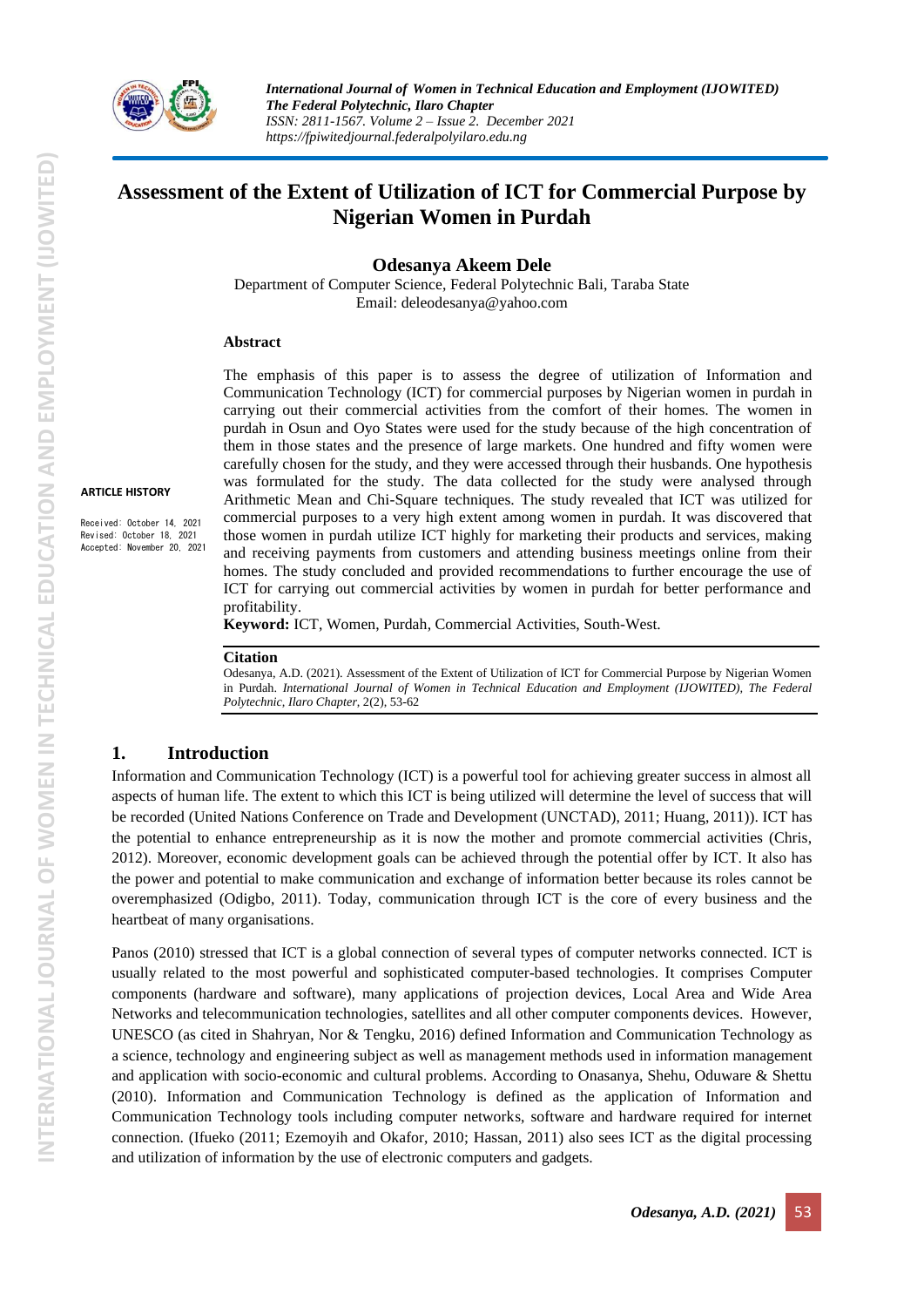

In recent times, entrepreneurship is viewed as an invaluable tool for ensuring women empowerment as it leads to economic independence for women (Singer, 2012). In India, empowering women through entrepreneurship has become an important part of the development efforts as it leads to women development, economic growth and social stability as noted by Wamala (2012). Most women involved in one business, or the other are not too exposed to the benefits of using ICT opportunities to expand their business scope and make more profit. They are more concerned with going out for commercial activities on various market days to transact business and interact with their customers. However, today ICTs allow women entrepreneurs to sell their products in the most profitable markets and determine the optimum timing of scale (Wamala, 2012; Olasanmi, Ayoola and Kareem-Ojo, 2012; Uluma, 2012; Sajuyigbe and Alabi, 2012; Deebom and Goma, 2018; Inije, Utoware and Kren-Ikidi, 2013; SitiHaniah, 2015; Dwivedi and Mishra, 2013; Mpogole, Usanga and Tedre, 2010; Uluma, 2012).

The integration of ICT in transacting businesses have made the cost of transaction and business performances in general easy for women (Ukpere, Slabbert and Ukpere, 2014). ICT assisted the availability of information on prices of commodities thereby enhancing planning and budgeting (Komunte, Rwashana and Nabukenya, 2012). This breaks down the middle wall of partition that existed between the brokers and the market women (Wamala, 2012). However, there are many barriers to the use of ICT for commercial purposes by women (Nsegimana, 2017; Mordi and Okafor, 2010). Some of these barriers include lack of access, inadequate training, and cost of equipment, poor connections, unreliable hardware and software packages. Another challenge facing women entrepreneurs is inadequate skilled ICT personnel (Dube, 2010; Mugoshi, 2013; Motilewa, Onakoya and Oke, 2015). Equally, differences in communication channels pose another challenge to many small and medium scale business owners (Badran, 2014). The English Language is the major language configured for most sites which are unfamiliar for most business owners.

Putting women in purdah is a common religious and social practice of secluding women from the public and other social interactions. Pardah or purdah is a word from Persia meaning "curtain" and the practice is very common and prevalent among some Muslim and Hindu communities (Vyas, Sugandha and Pradeep, 2014). It usually takes two forms: physical segregation of the sexes and the requirement that women cover their bodies with a veil to cover their skin and conceal their form. Most times, the use of walls, screens and curtains are used to separate homes and compartments where the women were with a physical building. Purdah usually restricts the personal, social and even economic activities of the females outside the conferment of their homes. Women mobility and behaviour outside their homes are seriously restricted.

Though there are many reasons and benefits put forward by various religious leaders for the practice of putting women in purdah among which are for protection, dignity and honour. However, one of the effects of the Purdah practice is that it confines women's mobility, purdah places severe limits on women's ability to participate in gainful employment and to attain economic independence (Khazan, 2013). The ideology of purdah constricts women in the domestic sphere for the reproductive role and places men in the productive role as breadwinners who move through public space (Haque, 2010). Therefore, due to economic needs in the present day and shifts in gender relations, some women are compelled to break purdah to gain income (Khazan, 2013). But, it is interesting to know that nowadays, in the presence and availabilities of ICT facilities, women in purdah can gainfully participate in economic activities right from the comfort and conferment of their homes.

Most women in purdah in the south-west Nigerian are exposed to the use of ICT for commercial purposes as most of them are businesswomen. These they were able to achieve through the utilization of various ICT facilities media such as mobile phones, SMS, E-mails and internet-based telephony (such as Skype, Zoom etc.) and various social media platforms like Facebook, WhatsApp, Telegram. E-commerce which involves the buying and selling of goods and services on the internet and other electronic platforms is making it possible for women in purdah in south-west Nigeria to engage in trade by creating online and virtual storefronts on websites with online catalogues and marketing or selling their products to the global market though physically restricted to move around and interact with people outside their homes.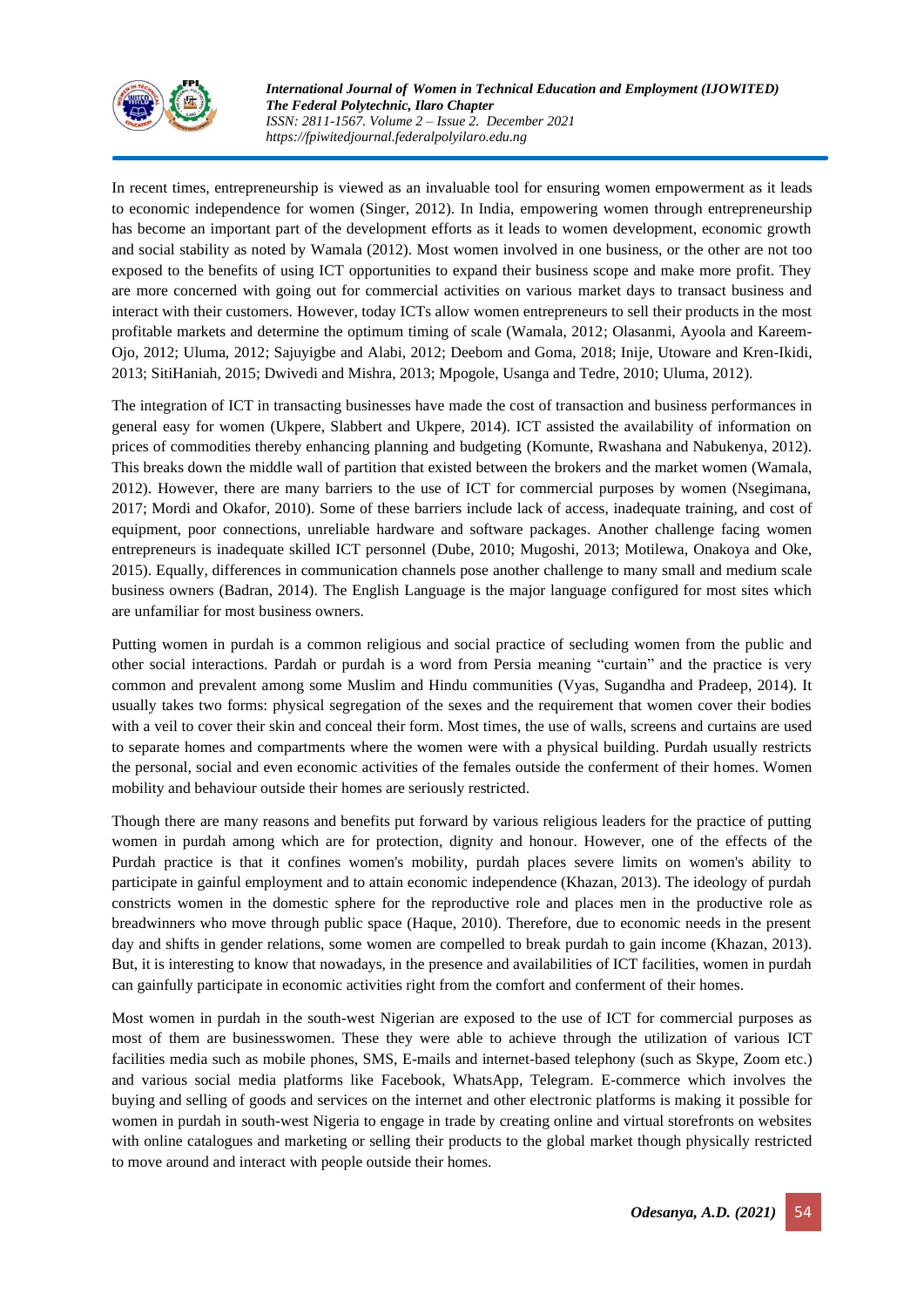

Women need to be assisted to gain access to the financial and economic world particularly those in purdah or some kinds of conferment and restrictions. Therefore, ICT facilities should be introduced to them for commercial purposes and those already exposed to it should be encouraged to use it more frequently to achieve their businesses' goals and liberate them from poverty.

This study therefore assesses the extent of utilization of ICT for commercial purpose by women in purdah in southwest Nigeria. It is therefore limited to women in purdah in Osun and Oyo states, south-west Nigeria. The study was guided by this research question: as to what extent is ICT being used for commercial purposes by Nigerian women in purdah?

#### **Research Hypothesis**

**H0:** There is no significant difference between the mean ratings of women in purdah who use ICT in business activities and those who does not use ICT for commercial purpose in South-West Nigeria.

**H1:** There is a significant difference between the mean ratings of women in purdah who use ICT in business activities and those who does not use ICT for commercial purpose in South-West Nigeria.

## **2. Methodology**

### **Research Design**

This study employed the descriptive survey design which was meant to assess the extent of utilization of ICT for commercial purpose by women in purdah in southwest Nigeria. This research design was utilized to obtain pertinent information on the issue being considered. This will enable the researcher to determine and examine the extent to which ICT was being used for commercial purposes by women in purdah in southwest Nigeria.

#### **The population of the Study**

The population of the study consist of an infinite number and hence, it is difficult to assume a specific number. A total number of two hundred (200) women in purdah were targeted to form the population for this study.

#### **Sample and Sampling Technique**

The purposive sampling technique was used to select one hundred and fifty (150) women in Purdah out of the 200-population targeted for the study.

#### **Description of the instrument used**

A twelve-item structured questionnaire for women in purdah was used as the research instrument for the study. The instrument was designed on a 5 points scale. It contains majorly two sections with section "A" designed to get information on the personal data of the respondents such as age, social-cultural background and their exposure to the use of ICT and section "B" presents data on the extent of ICT utilization for commercial purposes by the respondents. Five options were provided against each statement on the utilization extent of ICT for commercial purposes. Very High Extent (VHE), High Extent (HE), No Extent (NE), Low Extent (LE) and Very Low Extent (VLE).

#### **Validation of Instrument:**

The questionnaire used as the instrument for the study was carefully constructed by the researcher and given to three (3) experts in the Department of Statistics and Computer Science in Federal Polytechnic Bali for vetting to ascertain the content and face validity. The suggestions of the validators were incorporated in the final design of the questionnaire. The questionnaire was therefore considered valid to access the extent of utilization of ICT for commercial purposes by women in purdah.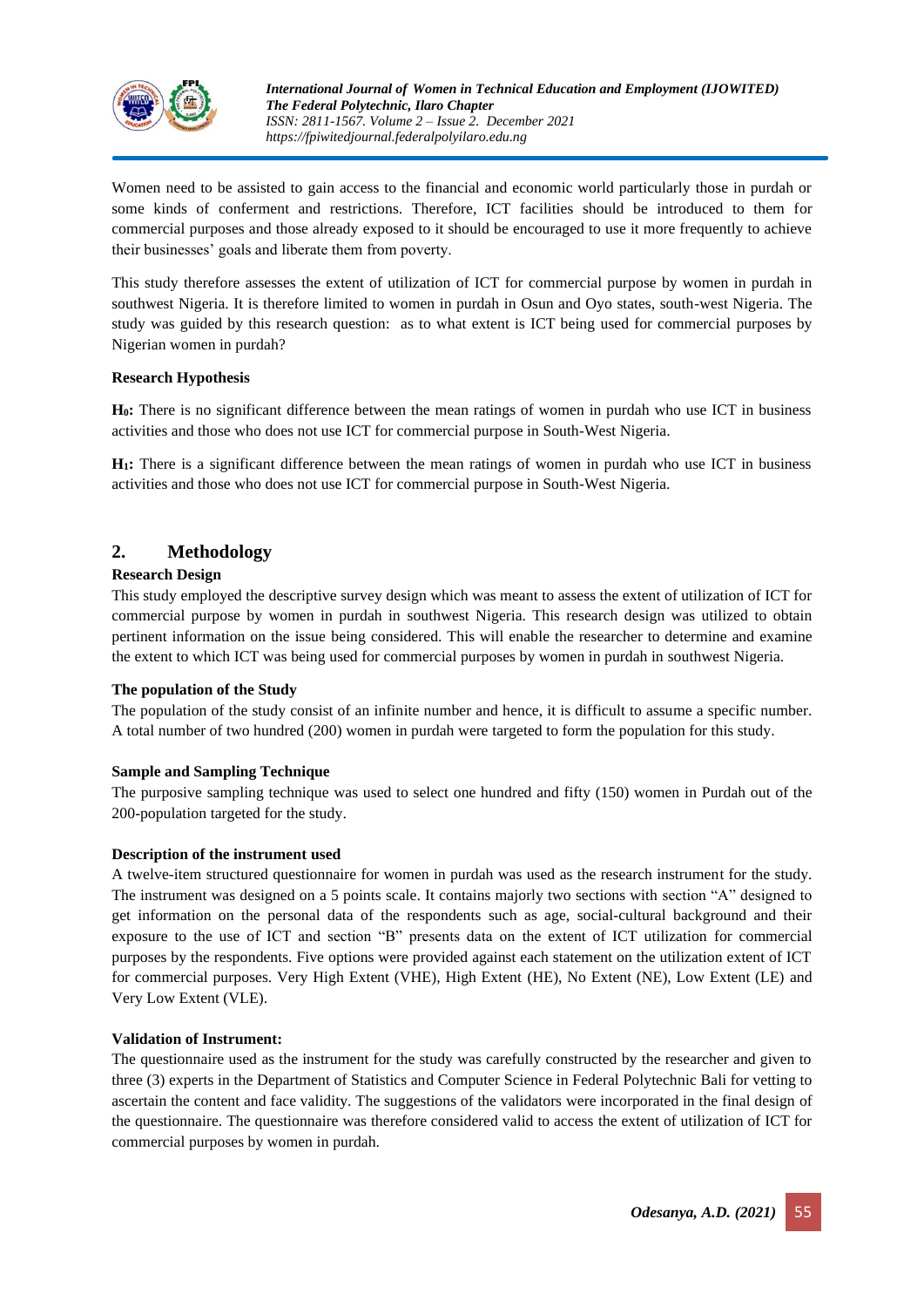

#### **Reliability of Instrument:**

The internal consistency of the instrument was determined using the Cornbrash Alpha method and it yielded a coefficient of 0.78 indicating that the instrument was reliable for the study.

#### **Method of Data Collection:**

The researcher personally administered the questionnaire with the help of learned husbands of sampled women in purdah and the completed questionnaires were collected by the researcher. Since the questionnaire was to be handed down to the actual respondents through their husbands, therefore, the researcher has to go through the pains of explaining in detail the information required from the respondents. All the respondents were allowed to fill the questionnaire, as it is appropriate to them.

#### **Method of Data Analysis:**

The data collected were analysed using mean to answer the research question. Using the upper limit and the lower limit, any mean response of 3.00 and above based on the 5 points scale was accepted and considered positive while any mean response below 3.00 was rejected and considered negative. The chi-square technique was also used to test the hypotheses formulated at 0.05 significance level based on its decision rule; the null hypothesis will be accepted when the computed value of chi-square is lesser than the critical value and vice versa.

## **3. Results**

The analysis of the data collected for the study and the result were presented below.

**Research Question:** To what extent is ICT being used for commercial purposes by women in purdah?

**Table 1**: Mean score on the extent of ICT utilization for commercial purposes by women in purdah in southwest Nigeria.

|                | To what extent is ICT being used for the<br>following activities?              | <b>VHE</b> | HE | <b>NE</b>    | LE | <b>VLE</b> |     | N   |      | <b>Decision</b> |
|----------------|--------------------------------------------------------------------------------|------------|----|--------------|----|------------|-----|-----|------|-----------------|
| 1              | ICT is use as a channel for marketing products<br>and services online          | 75         | 40 | $\theta$     | 10 | 25         | 580 | 150 | 3.87 | Accepted        |
| 2              | ICT is a means of meeting the need of potential<br>customers online            | 80         | 35 | $\Omega$     | 15 | 20         | 590 | 150 | 3.93 | Accepted        |
| 3              | ICT makes payment for stock very easy                                          | 30         | 95 | $\mathbf{0}$ | 12 | 13         | 567 | 150 | 3.78 | Accepted        |
| $\overline{4}$ | Receiving payment from customers online is<br>made possible through ICT        | 85         | 46 | $\mathbf{0}$ | 9  | 10         | 637 | 150 | 4.25 | Accepted        |
| 5              | Online transactions are made easy through ICT<br>utilization                   | 65         | 55 | $\Omega$     | 5  | 25         | 580 | 150 | 3.87 | Accepted        |
| 6              | ICT are useful for online business meeting                                     | 70         | 60 | $\theta$     | 10 | 10         | 620 | 150 | 4.13 | Accepted        |
| 7              | are crucial for disseminating business<br>ICT<br>seminars and presentations    | 60         | 75 | $\Omega$     | 5  | 10         | 620 | 150 | 4.13 | Accepted        |
| 8              | ICT makes sourcing for potential customers and<br>prospects online stress-free | 95         | 15 | $\theta$     | 10 | 30         | 585 | 150 | 3.9  | Accepted        |
| 9              | ICT channels are easy ways to meet business                                    | 50         | 30 | $\mathbf{0}$ | 15 | 55         | 445 | 150 | 3.03 | Accepted        |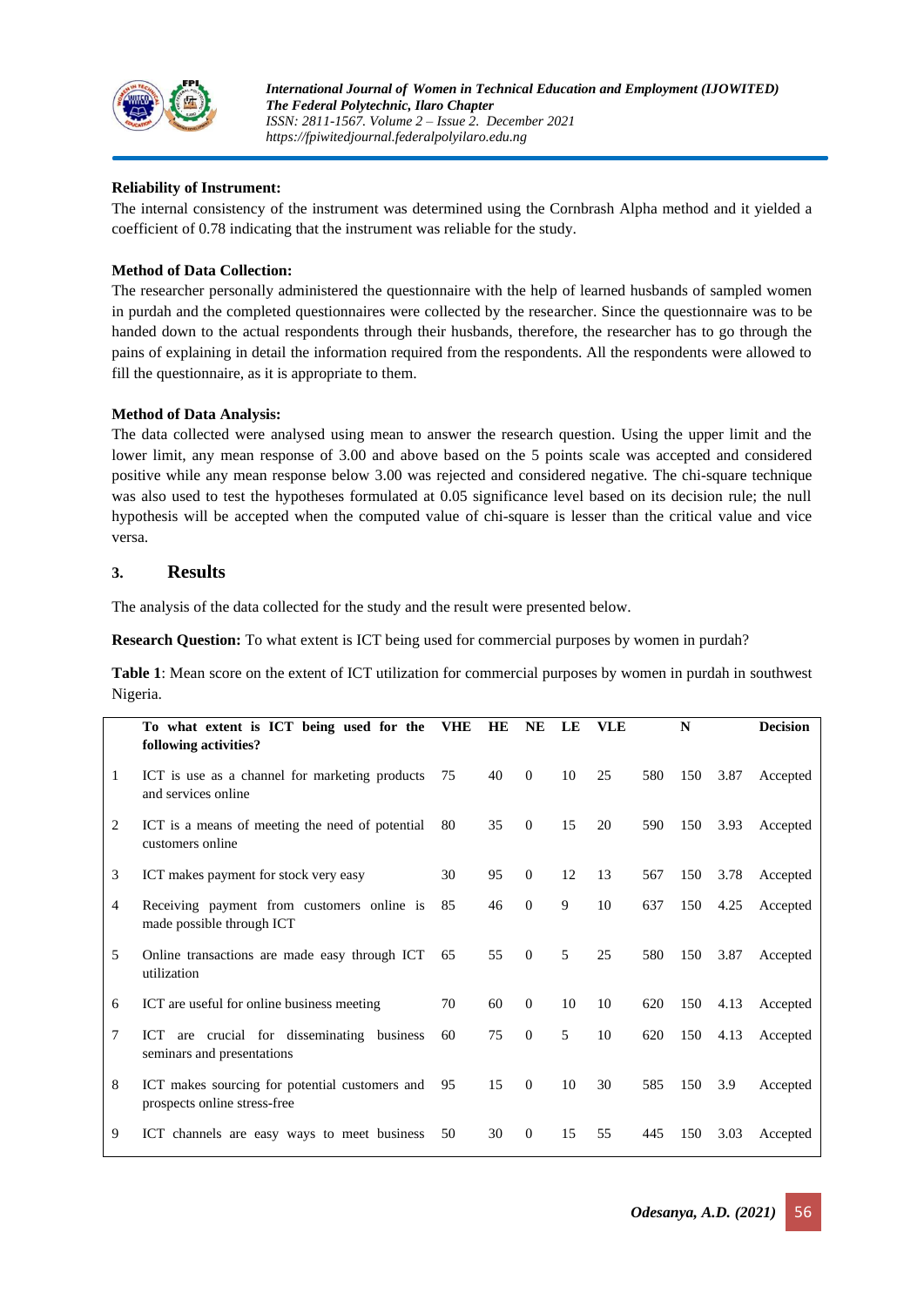

|    | partners                                                                         |          |      |                         |                |     |     |      |          |
|----|----------------------------------------------------------------------------------|----------|------|-------------------------|----------------|-----|-----|------|----------|
| 10 | ICT helps remove the physical distance barriers 85<br>between buyers and sellers |          | 45 0 | 10                      | - 10           | 635 | 150 | 4.23 | Accepted |
| 11 | Women in purdah uses ICT to transact business $110$ 30 0<br>on daily basis       |          |      | $\overline{\mathbf{0}}$ | 10             | 680 | 150 | 4.53 | Accepted |
| 12 | Businesswomen in purdah had more than one ICT<br>channels to transact businesses | 100 25 0 |      | 25                      | $\overline{0}$ | 650 | 150 | 4.33 | Accepted |

From table 1 above, it was revealed that ICT was highly utilized among women in purdah for commercial activities. All items were accepted by the respondents as having high utilization extent by the women in purdah. They all agreed that ICT has a high utilization extent for marketing products and services online with a mean score of 3.87. This implies that women in purdah use ICT highly for projecting and marketing their products and services online for the public to see and be able to patronise them since their physical mobility and social interaction were restricted. A mean score of 3.93 was recorded for the statement that ICT makes sourcing for potential customers and prospects online stress-free. ICT was highly utilized for sourcing for potential customers and business prospects online by women in purdah due to their peculiarity.

With the mean scores of 4.25 and 3.78, the respondents accepted that ICT has a very high utilization extent for receiving payments from and making payments to customers online respectively from table 1 above. This implies that women in purdah were using ICT highly for payment related issues online which make commercial activities easy for them since they cannot go out to collect payments for their products and services. Also, a mean of 4.13 shows that ICT was highly utilized for attending online business meetings. This implies that though women in purdah were restricted to the fore walls of their homes, ICT has a high utilization extent among them for attending different business meetings online through various channels.

Table 1 above shows that women in purdah were highly using ICT for presentations and disseminating business information online which has a mean score of 4.13. They also use ICT greatly for meeting business partners online. The respondents also agreed that they are using ICT greatly to remove the physical distance barriers between them and their customers. This implies that the more they use ICT for commercial purposes the more they feel among.

The statement that women in purdah use ICT to transact business on daily basis from table 1 above has the highest mean score of 4.53 implying that they make use of ICT on daily basis for commercial purposes. It can be deduced that ICT has a very high utilization extent among women in purdah in southwest Nigeria for commercial purposes based on the fact that they make use of it on daily basis for business transactions. The last statement that businesswomen in purdah had more than one ICT channel to transact business was accepted with a mean score of 4.33 implying that for them to have more than one ICT channel to transact business, ICT is highly utilized among them for commercial purposes.

#### **Test of Hypothesis**

The hypothesis for this study was tested through Chi-Square analysis to make the right decision on the assumption formulated for the work.

**H0:** There is no significant difference between the mean ratings of women in purdah who use ICT in business activities and those who do not use ICT for commercial purposes in South-West Nigeria.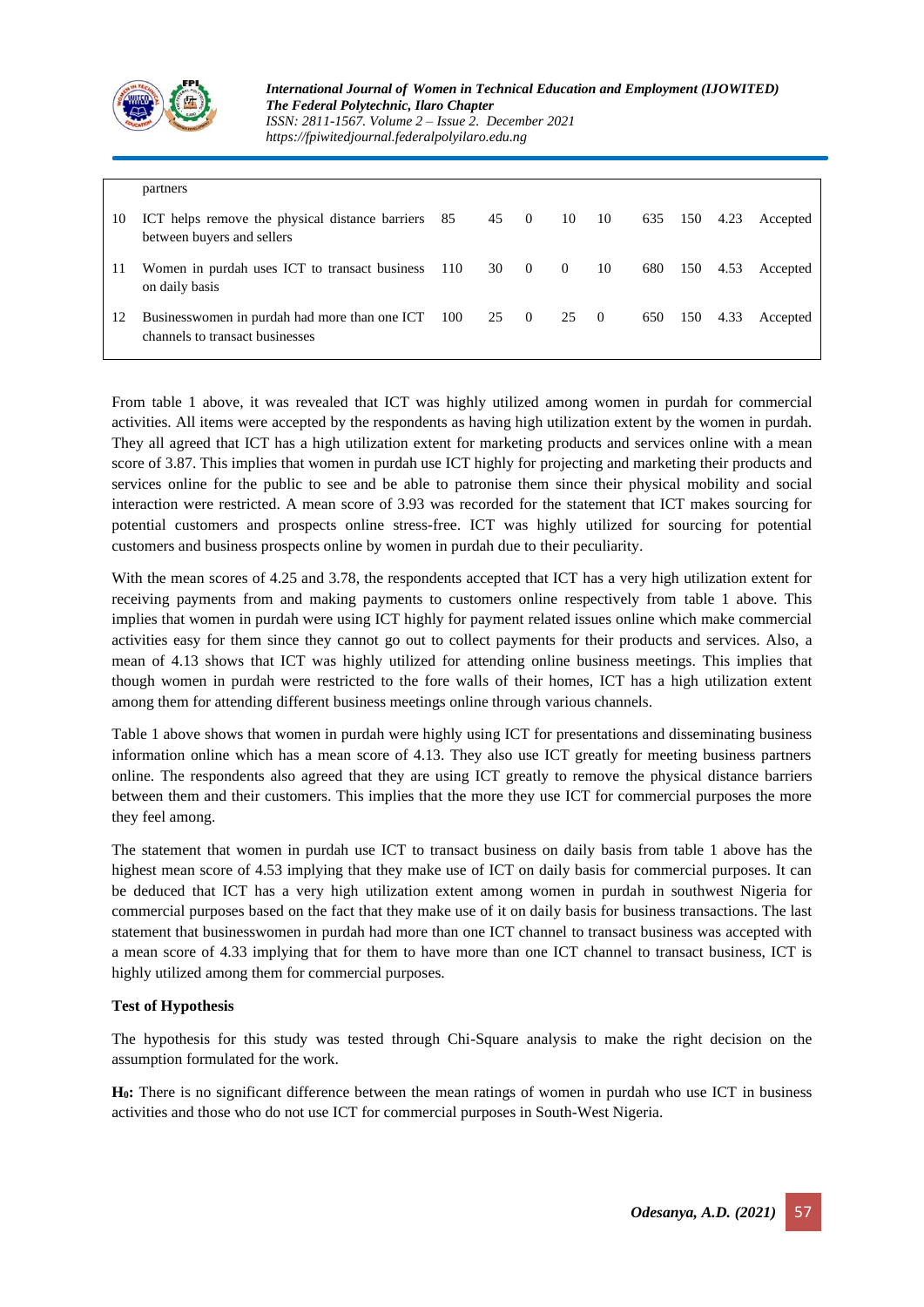

**H1:** There is a significant difference between the mean ratings of women in purdah who use ICT in business activities and those who do not use ICT for commercial purposes in South-West Nigeria.

| Responses    | S <sub>1</sub> | S <sub>2</sub> | S <sub>3</sub> | S <sub>4</sub> | S <sub>5</sub> | S6           | S7               | S8           | S <sub>9</sub>   | S <sub>10</sub> | S <sub>11</sub> | S <sub>12</sub> | Total    |
|--------------|----------------|----------------|----------------|----------------|----------------|--------------|------------------|--------------|------------------|-----------------|-----------------|-----------------|----------|
| <b>VHE</b>   | 75             | 80             | 30             | 85             | 65             | 70           | 60               | 95           | 50               | 85              | 110             | 100             | 905      |
| HE           | 40             | 35             | 95             | 46             | 55             | 60           | 75               | 15           | 30               | 45              | 30              | 25              | - 551    |
| NE           | $\theta$       | $\theta$       | $\theta$       | $\overline{0}$ | $\overline{0}$ | $\mathbf{0}$ | $\boldsymbol{0}$ | $\mathbf{0}$ | $\boldsymbol{0}$ | $\mathbf{0}$    | $\overline{0}$  | $\overline{0}$  | $\bf{0}$ |
| LE           | 10             | 15             | 12             | 9              | 5              | 10           | 5                | 10           | 15               | 10              | $\mathbf{0}$    |                 | 25 126   |
| <b>VLE</b>   | 25             | 20             | 13             | 10             | 25             | 10           | 10               | 30           | 55               | 10              | 10              | $\overline{0}$  | 218      |
| <b>Total</b> | 150            | 150            | 150            | 150            | 150            | 150          | 150              | 150          | 150              | 150             | 150             | 150             | 1800     |

#### **Table 2: Observed Values**

Expected Cell ij  $=$   $\frac{ith\,ROW\,TOTAL\,X\,jth\,COLUMN\,TOTAL}{F}$ 

| $L$ Apeeled Cell IJ $-$                                | <i><b>GRAND TOTAL</b></i> |
|--------------------------------------------------------|---------------------------|
| $905 \times 150$<br>$= 75.42$<br>$Row 1 - VHE =$       |                           |
| 1800                                                   |                           |
| $551 \times 150$<br>Row 2 – HE = $\frac{\ }{}$ = 45.92 |                           |
| 1800                                                   |                           |
| 0 x 150<br>Row $3 - NE = \frac{120}{100} = 0$          |                           |
| 1800                                                   |                           |
| $126 \times 150$<br>Row $4 - LE =$ $-$ = 10.5          |                           |
| 1800                                                   |                           |
| $218 \times 150$<br>Row $5 - VLE =$ 18.17              |                           |
| 1800                                                   |                           |

#### **Table 3:** Expected Values

| Resp.        | S1       | S <sub>2</sub> | S <sub>3</sub> | S <sub>4</sub> | S <sub>5</sub> | S6             | S7             | S8             | S <sub>9</sub> | S <sub>10</sub> | S <sub>11</sub> | S <sub>12</sub> | <b>Total</b> |
|--------------|----------|----------------|----------------|----------------|----------------|----------------|----------------|----------------|----------------|-----------------|-----------------|-----------------|--------------|
| <b>VHE</b>   | 75.42    | 75.42          | 75.42          | 75.42          | 75.42          | 75.42          | 75.42          | 75.42          | 75.42          | 75.42           | 75.42           | 75.42           | 905.04       |
| HE           | 45.92    | 45.92          | 45.92          | 45.92          | 45.92          | 45.92          | 45.92          | 45.92          | 45.92          | 45.92           | 45.92           | 45.92           | 551.04       |
| <b>NE</b>    | $\Omega$ | $\Omega$       | $\theta$       | $\overline{0}$ | $\overline{0}$ | $\overline{0}$ | $\overline{0}$ | $\overline{0}$ | $\Omega$       | $\Omega$        | $\mathbf{0}$    |                 | $0 \quad 0$  |
| LE           | 10.5     | 10.5           | 10.5           | 10.5           | 10.5           | 10.5           | 10.5           | 10.5           | 10.5           | 10.5            | 10.5            | $10.5$ 126      |              |
| <b>VLE</b>   | 18.17    | 18.17          | 18.17          | 18.17          | 18.17          | 18.17          | 18.17          | 18.17          | 18.17          | 18.17           | 18.17           | 18.17           | 218.04       |
| <b>Total</b> | 150      | 150            | 150            | 150            | 150            | 150            | 150            | 150            | 150            | 150             | 150             | 150             | 1800         |

This is derived by using the Formula: Chi-Square  $(X^2) = (Fo-Fe)^2/Fe = 360.54$ 

#### **Table 4:** Chi-Square Result for Research Hypothesis

| Chi-Square $(X^2)$ | Degree of Freedom ( <b>df</b> ) | Significance Level $()$ | Critical Table Value (p-value) |
|--------------------|---------------------------------|-------------------------|--------------------------------|
| 360.54             | 44                              | 0.05                    | 60.48                          |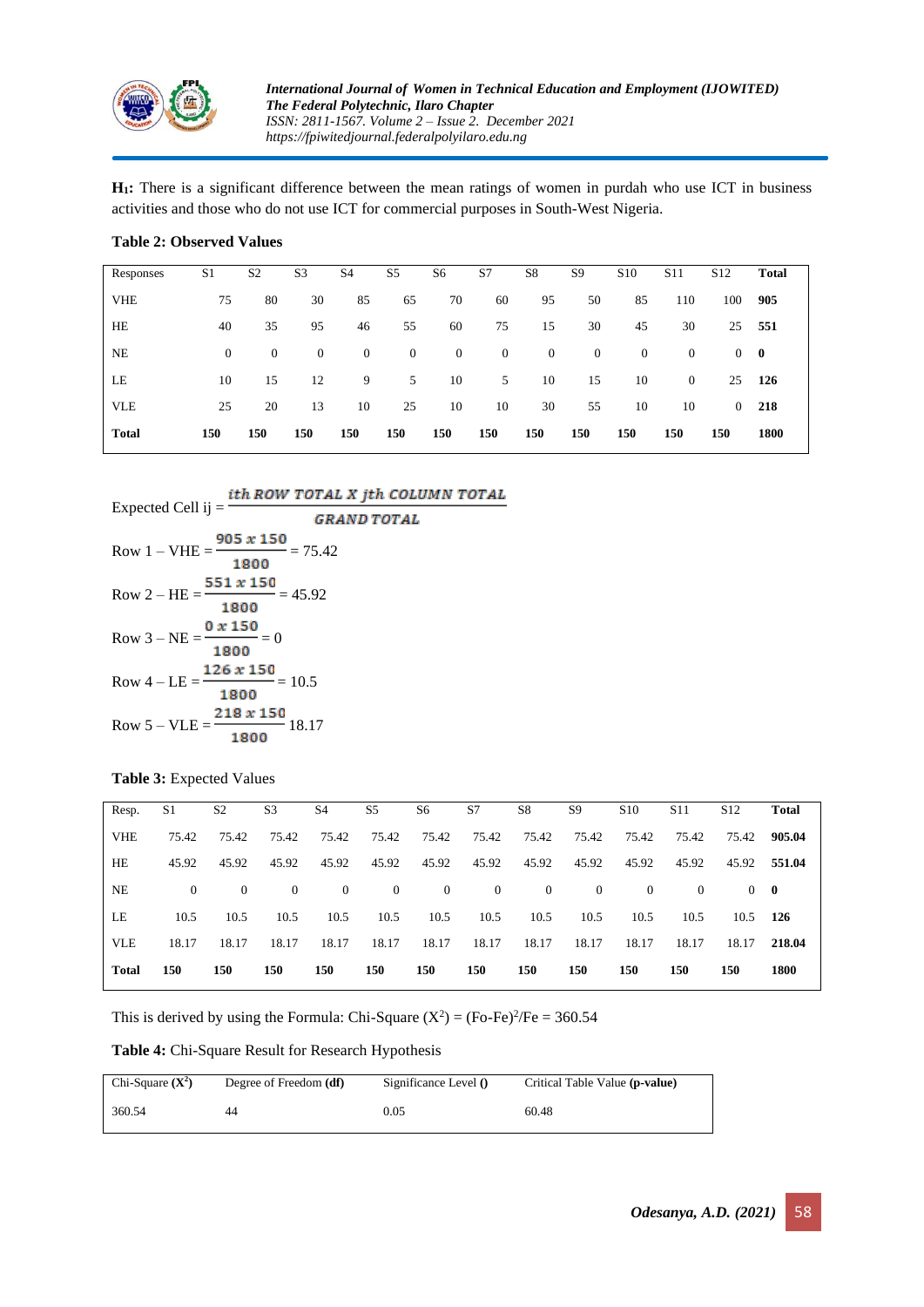

**Decision Rule:** From table 4 above, it is seen that the value of Chi-Square calculated is 360.54 while the critical table value is 60.48 and the degree of freedom is 44 at a 0.05 level of significance. Therefore, since the value of calculated  $X^2 = 360.54$  which is greater than the table value p-value = 60.48, the null hypothesis states that there is no significant difference between the mean ratings of women in purdah who use ICT in business activities and those who does not use ICT in commercial purpose in South-West Nigeria was rejected while the alternative hypothesis that there is a significant difference between the mean ratings of women in purdah who use ICT in business activities and those who does not use ICT in commercial purpose in South-West Nigeria was accepted.

## **4. Discussion of Findings**

It was revealed from the study that ICT was highly utilized among women in purdah for carrying out commercial activities as they could not but use it on daily basis to transact business because their physical mobility and social interaction were restricted. Alam, Jani & Omar (2011) emphasises the importance of the utilization of ICT by entrepreneur women for successful business transactions. This conforms with the results of this study as it was revealed that women in purdah make use of ICT to transact business on daily basis. The extent to which women in purdah uses ICT for marketing their products and services online was very high as revealed by this study and this conforms with the study by Nur and Faradillah (2019).

There were high extents of ICT utilization for sourcing for potential customers and meeting the need of their customers online by women in purdah in south-west Nigeria as agreed by the study of Afrah and Fabiha (2017) when they analysed how important the use of ICT is a tool of empowerment is to women entrepreneurs for attending to customers' needs. Amuichie and Asotibe (2015) likewise researched in line with this that ICT when rightly utilized by businesswomen could help them solve the needs and challenges of their customers even without them physically with them. This study also shows that the extent of ICT utilization among women in purdah in southwest Nigeria was very high for making and receiving payments online from their customers and this they do on daily basis. The report of ILO and UNCTAD (2014) supported the fact that ICT makes online transactions easy and interesting, Nur and Faradillah (2019) also supported this in their study.

It was equally discovered that the level of ICT utilization for attending online business meetings and disseminating business information was very high by women in purdah and this has greatly helped them as they could easily attend their business meetings and get up-to-date business information online. This aspect was adequately stressed by Komunte, Rwashana and Nabukenya (2012). This study also revealed that ICT is highly utilized among women in purdah to interact with their various business partners online where business ideas and concepts are gathered and shared as discovered by Sajuyigbe and Alabi (2012) that businesswomen do interact and collaborate with others online through the use of ICT facilities. They could call, send text messages, chat with each other through various social media platforms as often as possible and some do hold a meeting via ICT medium.

Through this study, it was shown that women in purdah in southwest Nigeria use ICT on daily basis for one commercial activity or the other and that they have access to more than one ICT channel for transacting their businesses. This was true because of their situation and restrictions therefore, anyone among them who want to be successful in their businesses had no other choice than to bank on the opportunities presented to them through the use of ICT.

## **5. Conclusion**

From the results gathered from this study, it was concluded that there is a very high extent of ICT utilization for commercial purposes among women in purdah in southwest Nigeria. They are highly utilizing ICT on daily basis for various commercial activities for profitability; they are using ICT greatly for carrying out their business transactions online. They use ICT regularly for marketing their products and services, meeting the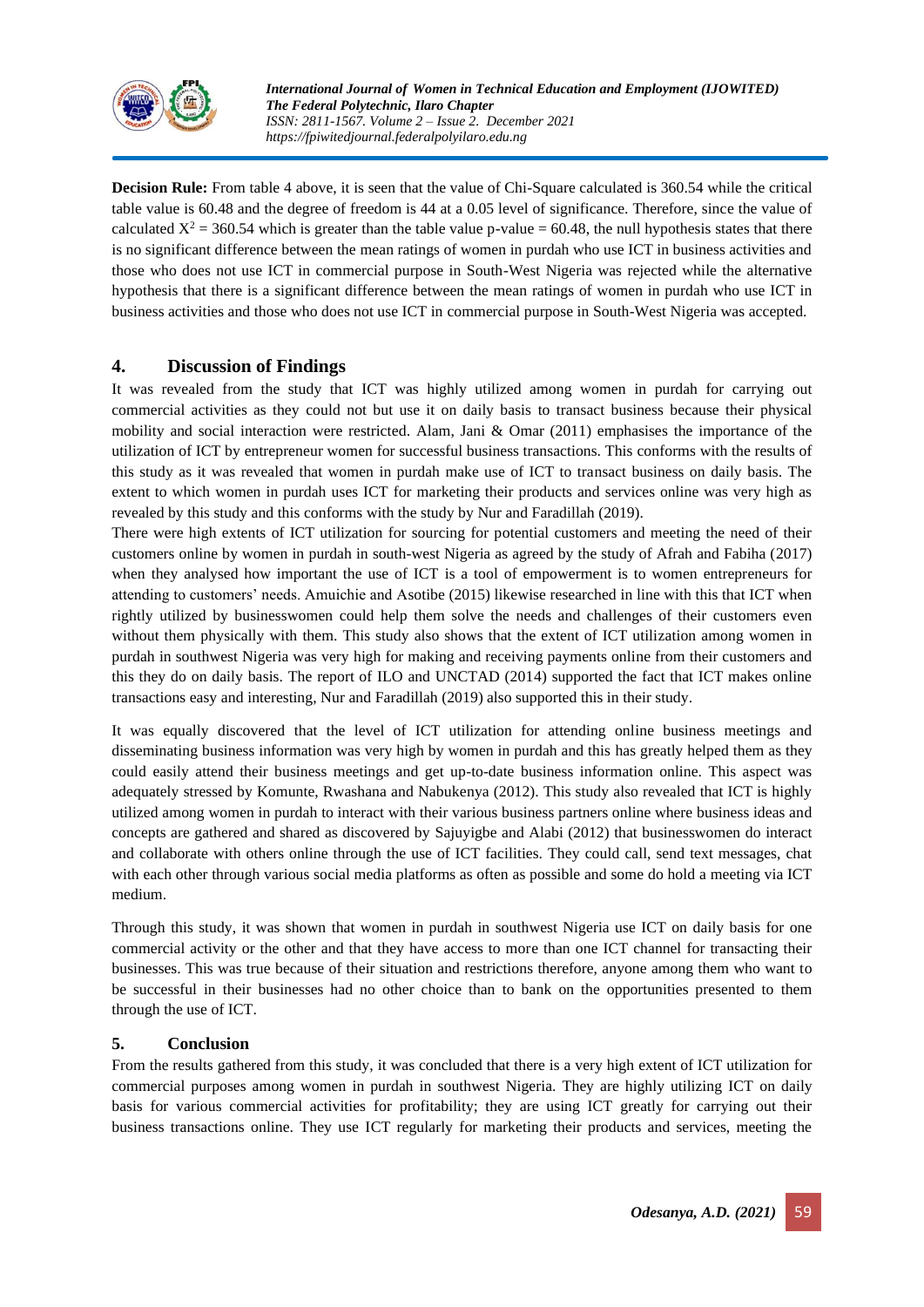

needs of customers, attending business meetings and making as well as receiving payments for products and services online from their various customers who they met and connected with online through the use of ICT.

### **References**

- Afrah, S. H. & Fabiha, S. T. (2017). Empowering women entrepreneurs through information and communication technology (ICT). *A case study of Bangladesh. Management, 7 (1)*, 1-6.
- Alam, S. S., Jani, M. F. M. & Omar, N. A. (2011). An empirical study of success factors of women entrepreneurs in Southern Region in Malaysia. *International Journal of Economics and Finance, 3 (2)*, 1-10.
- Aleke, B., Ojiako, U., & Wainwright, D. W. (2011). ICT adoption in developing countries: Perspectives from small-scale Agribusinesses. *Journal of Enterprise Information Management, 24(1)*, 68-84.
- Badran, M. F. (2014). Access and use of ICT in female owned SMEs in selected Arab countries and Brazil: A comparative study. *Maastricht School of Management, 12*.
- Chris, J. (2012). *The impact of computers in small business.* Pennsylvania: Yoke College.
- Deebom, M. T. & Goma, O. T. (2018). Utilization of Information Communication and Technology for Sustainable Manpower Development among Technical Educators in Tertiary Institutions in Rivers State, Nigeria. *International Journal of Innovative Information Systems & Technology Research, 6(2)*, 48-58.
- Dube, C. M. (2010). Women Entrepreneurs and Information Communication Technology('ICT'): An Analysis Of Efficacy Of The Use Of Modern Technology In Conducting Business Transactions in Zimbabwe. *University of Zimbabwe*.
- Dwivedi, N. T. & Mishra, T. (2013). Women Empowerment Through Women Entrepreneurship (A Study of Faizabad Zone of Uttar Pradesh). *Voice of Research, 2(2)*, 50-55.
- Etim, E. S. & Iwu, C. G. (2018). A descriptive review of the continued marginalization of female entrepreneurs in sub-Saharan Africa. (in press).
- Ezemoyih, C. M., & Okafor, N. A. (2010). Evaluation of information and communication technology skills needed by accounting education lecturers in Nigeria. *Business Education Journal, 10(4)*.
- Haque, R. (2010). "Gender and Nexus of Purdah Culture in Public Policy". *South Asian Studies, 25(2)*, 303–310.
- Hassan, A. K. (2011). The role of mobile phones on sustainable livelihood. *The economic and social research foundation*, 33.
- Huarng, K. H. (2011). A comparative study to classify ICT developments by economies. *Journal of Business Research*, *64*(11), 1174-1177.
- ILO/UNCTAD. (2014). Empowering women entrepreneurs through information and communications technologies. A practical guide. *ILO/UNCTAD Report*.
- Inije, G. O., Utoware, J. D. A. & Kren-Ikidi, P. C. (2013). Utilization of E-learning Technologies in Business Education Instructional Delivery in Colleges of Education in Delta State of Nigeria. *International Journal of Education and Research, 1 (10)*, 1-14.

International Telecommunication Union, ITU. (2013). *Measuring the Information Society.* Geneva, Switzerland.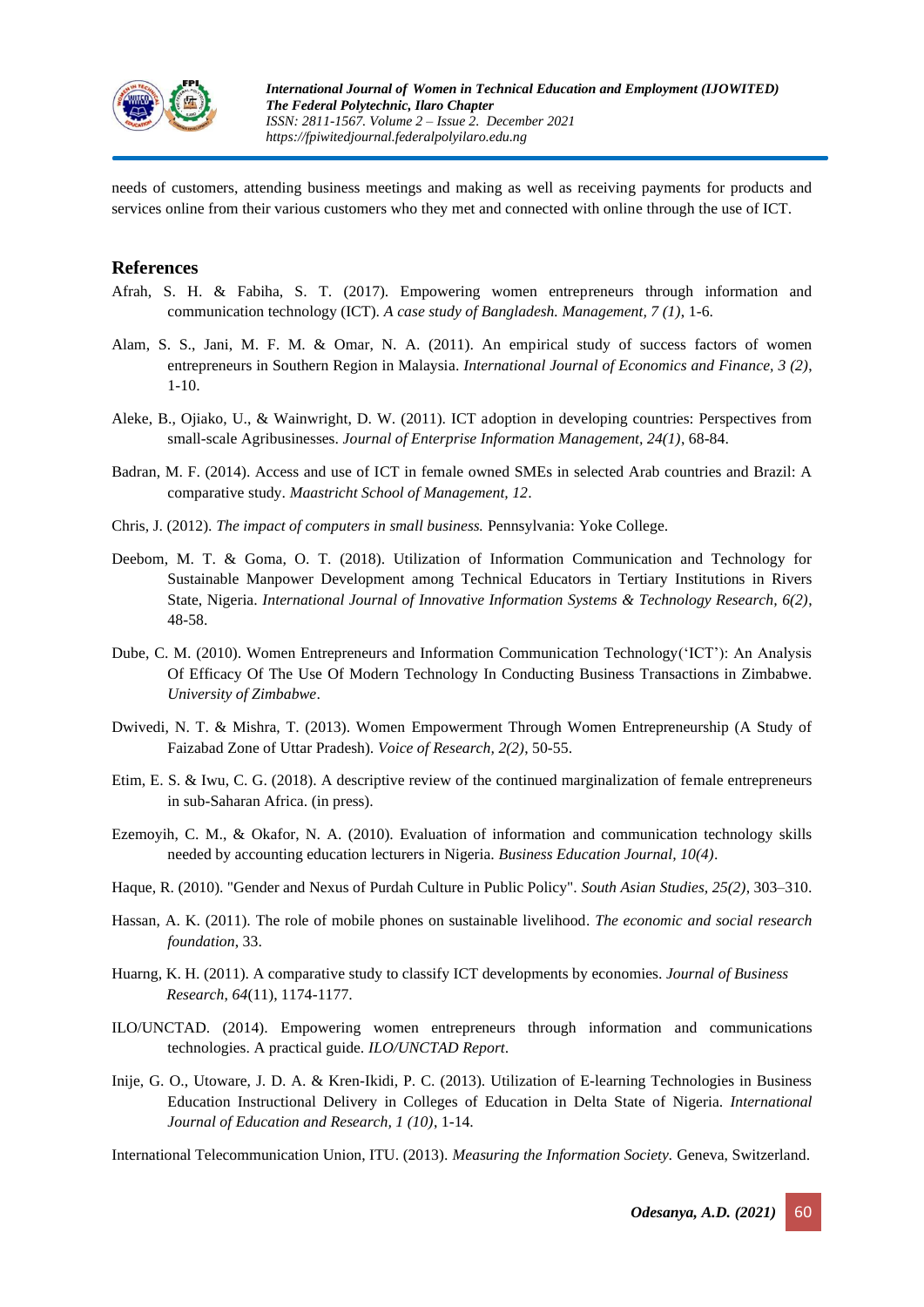

Khazan, O. (2013). *"Face Veils and the Saudi Arabian Plague".* The Atlantic: The Atlantic Media Company.

- Komunte, M., Rwashana, A. S. and Nabukenya, J. (2012). Comparative Analysis of Mobile Phone Usage among Women Entrepreneurs in Uganda and Kenya. *African Journal of Computing & ICT, 5(5)*, 74- 86.
- Mordi, C. & Okafor, C. (2010). Women Entrepreneurship Development in Nigeria: the effect of environmental factors. *The Petroleum-Gas University of Ploiesti, (4)*, 43-52.
- Motilewa, B. D., Onakoya, A. O. & Oke, A. O. (2015). ICT and gender-specific challenges faced by female entrepreneurs in Nigeria. *International Journal of Business and Social Sciences, 6(3)*, 97-105.
- Mpogole, Usanga, H. and Tedre, M. (2010). Mobile Phones and Poverty Alleviation: A Survey Study in Rural Tanzania 2010.
- Mugoshi, C. S. (2013). Factors Influencing Access to Public Pocurement Bidding By Women Entrepreneurs in Kenya. Case of Women-Led SMEs in Nairobi. *International Journal of Social Sciences and Entrepreneurship,1(1)*, 69-85.
- Nsegimana, S. (2017). Challenges to women entrepreneurship in Kigali, Rwanda. *MTech Thesis. Cape Peninsula University of Technology, South Africa*.
- Nur, A. O. & Faradillah, I. O. (2019). Cognitive Needs of ICT usage in Business Among Women Entrepreneurs. *International Journal of Innovative Technology and Exploring Engineering (IJITEE), 8(7)*, 1-6.
- Odigbo, G. (2011). *E-Business. Business creation and growth. C.E. Ezedum and O.G. Odigbo (eds.).* Nigeria: Centre for Entrepreneurship and Development Research.
- Oke, D. F. (2013). The effect of social network on women entrepreneurs in Nigeria: A case study of Ado-Ekiti Small Scale Enterprise. *International Journal of Education and Research, 1(11)*, 1-14.
- Olasanmi, O. O., Ayoola, T. & Kareem-Ojo, M. J. (2012). Evaluation of ICT use among women entrepreneurs in the Nigerian Garment Industry. *International Journal of Management & Business Studies, 2(1)*, 7- 12.
- Onasanya, S. A., Shehu, R. A., Oduware, R. O., & Shettu, L. A. (2010). Higher institutions lecturers' attitude towards integration of ICT into teaching and research in Nigeria. *Journal of Information Technology, 2*, 1-10.
- Panos, L. I. (2010). *ICTs and development in Zambia: Challenges and opportunities.* Retrieved April 26, 2020, from ngopulse: www.ngopulse.org/files/Zambia\_Research\_Report.pdf
- Sajuyigbe, A. S. & Alabi, E. (2012). Impact of information and communication technology in selected small and medium enterprises in Osogbo metropolis, Nigeria. *Journal of School of Communication and Information Technology, Federal Polytechnic, Offa, Osun State, 3(1)*.
- Shahryan A. A., Nor A. M. and Tengku S. T. (2016). Gender Enrolment Factors in ICT Studies. *SOFTAM Postgraduate Symposium*, 1-8.
- Shaikh, Z. A. & Khoja, S.A. (2011). Role Of ICT in Shaping the Future of Pakistani Higher Education System" Faculty of Computer Science Institute of Business Administration, Karachi. *Shaikh, Z. A. & Khoja, S.A. (2011), "Role Of ICT in Shaping The Future of Pakistani Higher Education SystemTOJET: The TurkishOnline Journal of Educational Technology, 10(1)*.